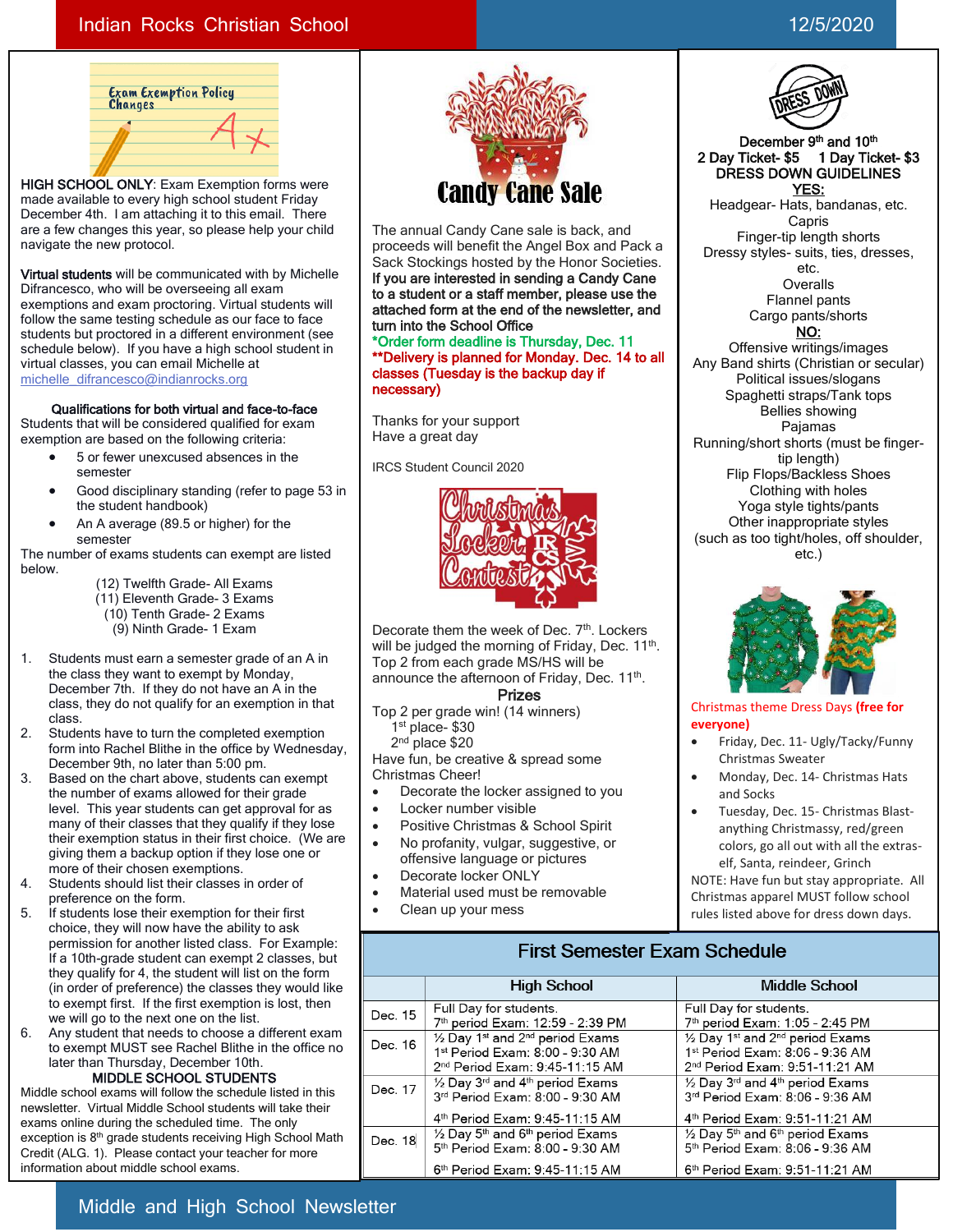### Indian Rocks Christian School 12/5/2020



 The Golden Eagle Regiment had the wonderful opportunity this year in competing in the 2020 CSJA Virtual National Competition. This competition had 30 bands from 9 different states competing virtually. Many of the bands that participated have won state and even national competitions in the past.

The Golden Eagle Regiment in the 1A division placed 2nd place with a score of 85.3, and 12th overall in the competition! This is an incredible accomplishment as they placed just below some of the top performing bands in the county amidst all of the 2020 events! I am so incredibly proud of the hard work and accomplishments that the Regiment has achieved this year. I am excited to see just how far this group goes in the future.

[https://drive.google.com/file/d/1kjpdwY2tewTV](https://drive.google.com/file/d/1kjpdwY2tewTVsvhJXhxfX2Xcx4_QhsTl/view?usp=sharing) [svhJXhxfX2Xcx4\\_QhsTl/view?usp=sharing](https://drive.google.com/file/d/1kjpdwY2tewTVsvhJXhxfX2Xcx4_QhsTl/view?usp=sharing)



### Senior Slideshow for Graduation

- We are requesting to have pictures that show stages of growth. (Example: 1 baby, 1 elementary, 1 middle/high.)
- The photos must be submitted on a flash drive, labeled with the students' names in a zip lock bag.
- To allow plenty of time to produce each slideshow, the flash drives are due on Friday, January 22, 2021. You may deliver them to Rachel Blithe in the MS/HS office.
- We already have a digital file containing the formal senior photo.

Please submit the flash drive to Rachel Blithe Administrative Assistant to the MS/HS Principal 727-593-8759 If you have any questions you can email her at Rachel Blithe@indianrocks.org



IRCS STEM Center has been up and running first semester with a buzz of activity. This semester it has been utilized as a space for computer coding, robotics, elementary enrichment, and research clinics. Stay tuned for more information about our soft opening for our IRCS families this coming semester!!! [https://www.ircs.org/academic](https://www.ircs.org/academicsoverview/stem/) [soverview/stem/](https://www.ircs.org/academicsoverview/stem/) 





Christmas Blessings & Greetings IRCS Families!

The world has Giving Tuesday, but at IRCS we are excited to have the Giving Season! Our Christmas Outreach to give 90 teens in long term foster care Angel Boxes, and 110 Pinellas County elementary and middle school students Pack a Sack Stockings is in full swing. We have 2 weeks to reach our monetary goal of \$8150, several have already generously given, and we are currently at the \$3000 mark. Elementary and preschool families are donating snacks and school supplies by grade, and we are seeking the monetary donations to cover the gift cards, Bibles and books. We have one dental office seeking toothbrushes and toothpaste for our 200 kids from their suppliers and welcome any additional help with this. We are ready to supply the 501c documentation to any of our school families who own a business or work at a business that donates to this type of outreach to benefit those in need in our community. We know there are many who are struggling, but if you, your business, or your employer is able we appreciate your partnership in bringing Christmas to these children in need. Below is the link for online giving. All donors will receive the documentation needed for tax purposes in January. Thank you! [www.ircs.org/angelboxes](https://linkprotect.cudasvc.com/url?a=http%3a%2f%2fwww.ircs.org%2fangelboxes&c=E,1,BXA1hhfuqAdKPnY4eQPNs4Snl4c8Ie2AfCAl8skxE7GOhk3JpeO5DLe0XWYeeYvwu0nyrrafBfPD2jTNYMNNfvceFVVDD9OpT9TTUlB_mJXfMG_NZNTs3g,,&typo=1)



### Showtimes for performances

January 28th at 6:00 pm

January 29<sup>th</sup> at 7:00 pm

 $\overline{a}$ 

January 30<sup>th</sup> at 1:00 pm and again at 7:00 pm

If you have any questions email Mrs. Farver at [Rhonda\\_Farver@indianrocks.org](mailto:Rhonda_Farver@indianrocks.org)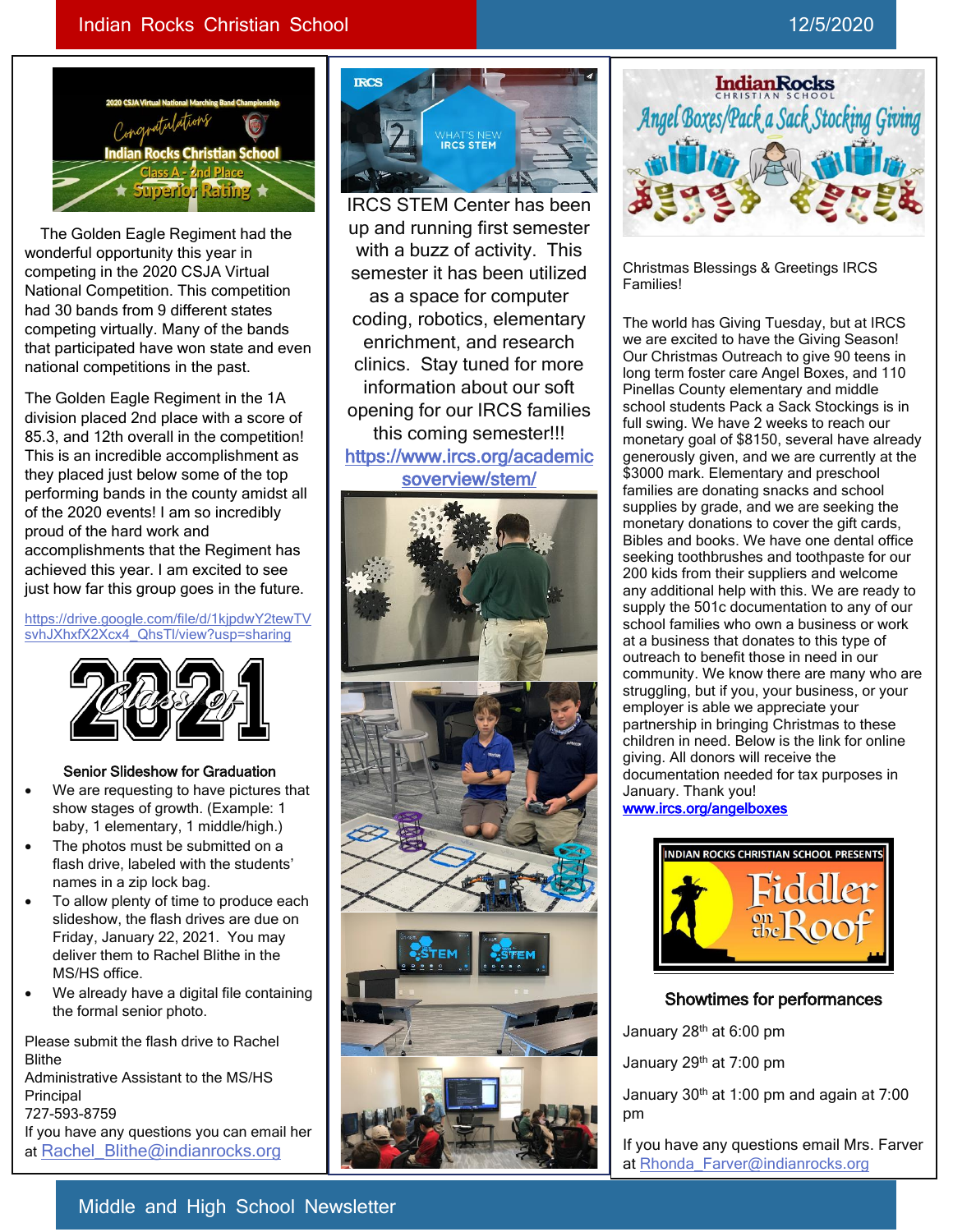# GOLD

| Dec. 7  | 4:00 MS Girls Soccer vs. Cambridge<br>(home)                              |  |
|---------|---------------------------------------------------------------------------|--|
|         | 5:30 MS Boys Soccer vs. Cambridge<br>(home)                               |  |
| Dec. 8  | 4:30 JV Boys Basketball @ St.<br>Stephens                                 |  |
|         | 6:00 Varsity Boys Basketball @ St.<br>Stephens                            |  |
|         | 4:30 MS Girls Basketball vs. Keswick<br>(home)                            |  |
|         | 6:00 Varsity Girls Basketball vs.<br>Keswick (home)                       |  |
|         | 5:00 Varsity Girls Soccer @<br>Canterbury                                 |  |
|         | 7:00 Varsity Boys Soccer @<br>Canterbury                                  |  |
| Dec 10  | 4:30 JV Boys Basketball vs.<br>Carrollwood (home)                         |  |
|         | 7:30 Varsity Boys Basketball vs.<br>Carrollwood (home)                    |  |
|         | 4:30 MS Girls Basketball @<br><b>Bradenton Christian</b>                  |  |
|         | 5:30 MS Boys Basketball @<br><b>Bradenton</b>                             |  |
|         | 5:00 MS Boys Soccer @ Bradenton                                           |  |
|         | 6:00 Varsity Girls Basketball vs.<br><b>IRCS/</b> ive!<br>Calvary (home): |  |
| Dec. 11 | 3:30 MS Girls Basketball vs. Admiral<br>Farragut (home)                   |  |
|         | 4:30 MS Boys Basketball vs. Admiral<br>Farragut (home)                    |  |
|         | 4:30 MS Boys Soccer @ Keswick                                             |  |
|         | 6:00 JV Boys Basketball @ St. Pete<br>Catholic                            |  |
|         | 7:30 Varsity Boys Basketball @ St.<br>Pete Catholic                       |  |
|         | 6:00 Varsity Girls Basketball vs. St.<br>Pete Catholic (home)             |  |

For More Information about upcoming athletic events, visit our website

<https://www.ircs.org/calendar/>

# Need a Schedule Change?

It is that time of the year – 2nd Semester Schedule Change (subject to course availability). Deadline for changing classes is December 18th. You can pick-up a Schedule Change Request form from Student Services. If you have any questions email Mrs. Difrancesco at [michelle\\_difrancesco@indianrocks.org](mailto:michelle_difrancesco@indianrocks.org) **DON'T FORGET TO** This Thursday December 10<sup>th</sup> IRCS will follow small group chapel schedule **High School** Middle School Pep/Small Group Bell Schedule Pep/Small Group Bell Schedule  $1^{st}$  Period 8:06 - 8:47  $1^{st}$  Period 8:00 - 8:41  $2^{nd}$ Period 8:47 - 9:28 2<sup>nd</sup> Period 8:53 - 9:34 3<sup>rd</sup> Period 9:40 - 10:25 3<sup>rd</sup> Period 9:34 - 10:19 4<sup>th</sup>Period 10:25 - 11:06 4<sup>th</sup>Period 10:31 - 11:12 5<sup>th</sup>Period 11:12 - 11:53 5<sup>th</sup>Period 11:18 - 11:59 Lunch  $11:53 - 12:30$ Pep/Small 12:05 - 12:40 Lunch  $12:40 - 1:17$ Pep/Small 12:30 - 1:05  $6<sup>th</sup> Period 1:11 - 152$  $6<sup>th</sup> Period$  1:17 - 1:58



7<sup>th</sup> Period 1:58 - 2:39

loin us on Wednesday Night for **FAMILY STYLE MEAL TAKE \$3 OFF** AT INDIAN ROCKS BAPTIST CHURCH

7<sup>th</sup> Period 2:04 - 2:45

"Bring the Dinner Table at Home to Indian Rocks, with our new Family Style eating line for Wednesday Night Dinner" Serving: Homemade Mac N Cheese, Grilled Sausage & Chicken, Bacon, Chives, Fresh Bread, Crackers, Fruit & Dessert Drink Included" 1 Person \$!0 2 Person \$16 4 Person \$30 6 Person \$42 Extra Person \$6 Cheerfully in Christ Jamie Groves



| Dec. 7  | <b>Start Decorating lockers</b>                                                                                                      |  |
|---------|--------------------------------------------------------------------------------------------------------------------------------------|--|
| Dec. 9  | <b>Exam Exemption forms</b><br>due                                                                                                   |  |
|         | Dress Down Day (1Day<br>\$3- 2 days \$5)                                                                                             |  |
| Dec. 10 | Small Group Chapel                                                                                                                   |  |
|         | Dress Down Day (1Day<br>\$3-2 days \$5)                                                                                              |  |
|         | Last day to change<br>Exams if a student lost<br>exemption status                                                                    |  |
| Dec. 11 | Deadline for Candy<br>Cane Sale Form                                                                                                 |  |
|         | Ugly/Tacky/Funny<br><b>Christmas Sweater</b>                                                                                         |  |
|         | Locker judging and<br>prizes                                                                                                         |  |
| Dec. 14 | Christmas Hats and<br>Socks                                                                                                          |  |
|         | <b>Candy Cane Delivery</b>                                                                                                           |  |
| Dec. 15 | Full day: 7 <sup>th</sup> period<br>Exam (see exam<br>schedule above)                                                                |  |
|         | Christmas Blast-<br>anything Christmassy,<br>red/green colors, go all<br>out with all the extras-<br>elf, Santa, reindeer,<br>Grinch |  |
|         | Backup day for candy<br>cane delivery                                                                                                |  |
| Dec. 16 | Half day: 1st and 2nd<br>Period Exams (see<br>exam schedule above)                                                                   |  |
| Dec. 17 | Half day 3 <sup>rd</sup> and 4 <sup>th</sup><br>Period Exams (see<br>exam schedule above)                                            |  |
| Dec. 18 | Half day: 5 <sup>th</sup> and 6 <sup>th</sup><br>Period Exams (see<br>exam schedule above)                                           |  |
|         | Deadline for class<br>changes for 2 <sup>nd</sup><br>Semester                                                                        |  |



Middle and High School Newsletter